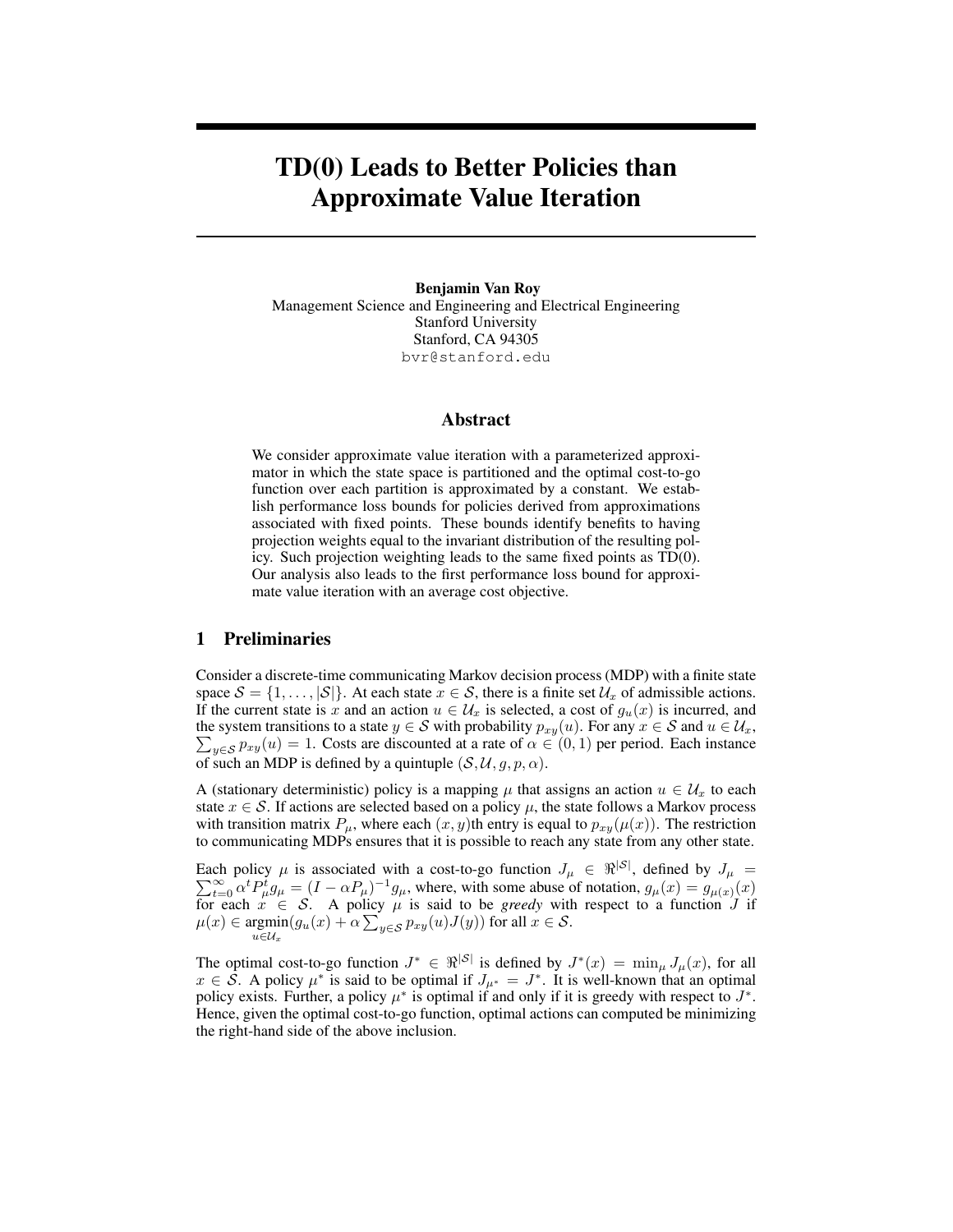Value iteration generates a sequence  $J_{\ell}$  converging to  $J^*$  according to  $J_{\ell+1} = T J_{\ell}$ , where T is the dynamic programming operator, defined by  $(TJ)(x) = \min_{u \in \mathcal{U}_x} (g_u(x) +$  $\alpha \sum_{y \in S} p_{xy}(u)J(y)$ , for all  $x \in S$  and  $J \in \Re^{|S|}$ . This sequence converges to  $J^*$  for any initialization of  $J_0$ .

## 2 Approximate Value Iteration

The state spaces of relevant MDPs are typically so large that computation and storage of a cost-to-go function is infeasible. One approach to dealing with this obstacle involves partitioning the state space S into a manageable number K of disjoint subsets  $S_1, \ldots, S_K$ and approximating the optimal cost-to-go function with a function that is constant over each partition. This can be thought of as a form of state aggregation – all states within a given partition are assumed to share a common optimal cost-to-go.

To represent an approximation, we define a matrix  $\Phi \in \Re^{|\mathcal{S}| \times K}$  such that each kth column is an indicator function for the kth partition  $S_k$ . Hence, for any  $r \in \mathbb{R}^K$ , k, and  $x \in S_k$ ,  $(\Phi r)(x) = r_k$ . In this paper, we study variations of value iteration, each of which computes a vector r so that  $\Phi r$  approximates  $J^*$ . The use of such a policy  $\mu_r$  which is greedy with respect to  $\Phi r$  is justified by the following result (see [10] for a proof):

**Theorem 1** *If*  $\mu$  *is a greedy policy with respect to a function*  $\tilde{J} \in \mathbb{R}^{|S|}$  *then* 

$$
||J_{\mu}-J^*||_{\infty}\leq \frac{2\alpha}{1-\alpha}||J^*-\tilde{J}||_{\infty}.
$$

One common way of approximating a function  $J \in \mathbb{R}^{|S|}$  with a function of the form  $\Phi r$  involves projection with respect to a weighted Euclidean norm  $\lVert \cdot \rVert_{\pi}$ . The weighted Euclidean norm:  $||J||_{2,\pi} = (\sum_{x \in S} \pi(x)J^2(x))^{1/2}$ . Here,  $\pi \in \Re_{+}^{|S|}$  is a vector of weights that assign relative emphasis among states. The projection  $\Pi_\pi J$  is the function  $\Phi r$  that attains the minimum of  $||J - \Phi r||_{2,\pi}$ ; if there are multiple functions  $\Phi r$  that attain the minimum, they must form an affine space, and the projection is taken to be the one with minimal norm  $\|\Phi_r\|_{2,\pi}$ . Note that in our context, where each  $k$ th column of  $\Phi$  represents an indicator function for the *k*th partition, for any  $\pi$ , *J*, and  $x \in S_k$ ,  $(\Pi_{\pi}J)(x) = \sum_{y \in S_k} \pi(y)J(y)/\sum_{y \in S_k} \pi(y)$ .

Approximate value iteration begins with a function  $\Phi r^{(0)}$  and generates a sequence according to  $\Phi r^{(\ell+1)} = \Pi_{\pi} T \Phi r^{(\ell)}$ . It is well-known that the dynamic programming operator  $T$  is a contraction mapping with respect to the maximum norm. Further,  $\Pi_{\pi}$  is maximum-norm nonexpansive [16, 7, 8]. (This is not true for general  $\Phi$ , but is true in our context in which columns of  $\Phi$  are indicator functions for partitions.) It follows that the composition  $\Pi_{\pi}T$ is a contraction mapping. By the contraction mapping theorem,  $\Pi_{\pi}T$  has a unique fixed point  $\Phi \tilde{r}$ , which is the limit of the sequence  $\Phi r^{(\ell)}$ . Further, the following result holds:

**Theorem 2** For any MDP, partition, and weights  $\pi$  with support intersecting every parti*tion, if*  $\Phi \tilde{r} = \Pi_{\pi} T \Phi \tilde{r}$  *then* 

$$
\|\Phi\tilde r-J^*\|_\infty\leq \frac{2}{1-\alpha}\min_{r\in\Re^K}\|J^*-\Phi r\|_\infty,
$$

*and*

$$
(1-\alpha)\|J_{\mu_{\tilde{r}}}-J^*\|_\infty\leq \frac{4\alpha}{1-\alpha}\min_{r\in\Re^K}\|J^*-\Phi r\|_\infty.
$$

The first inequality of the theorem is an *approximation error bound*, established in [16, 7, 8] for broader classes of approximators that include state aggregation as a special case. The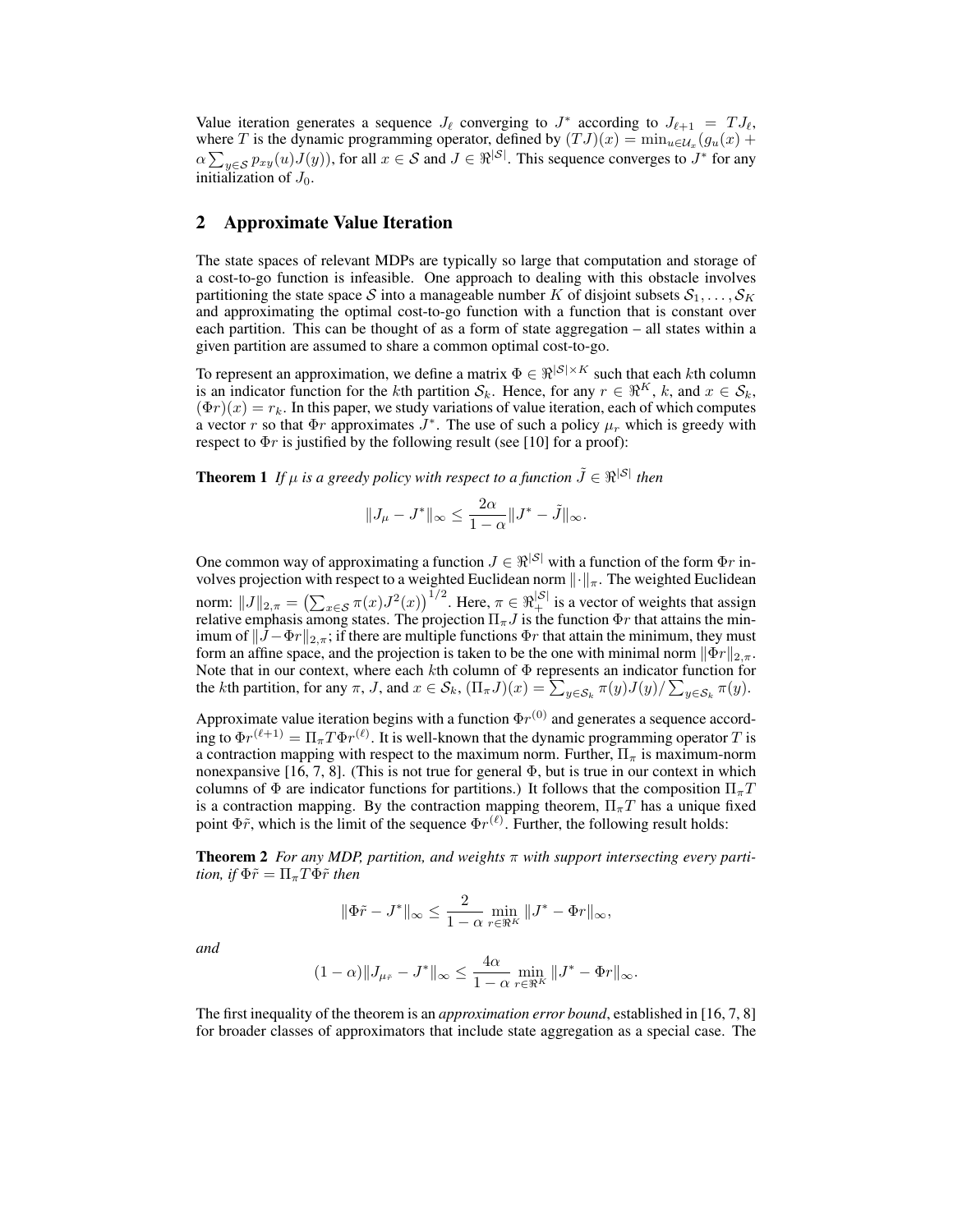second is a *performance loss bound*, derived by simply combining the approximation error bound and Theorem 1.

Note that  $J_{\mu_{\tilde{r}}}(x) \geq J^*(x)$  for all x, so the left-hand side of the performance loss bound is the maximal increase in cost-to-go, normalized by  $1 - \alpha$ . This normalization is natural, since a cost-to-go function is a linear combination of expected future costs, with coefficients  $1, \alpha, \alpha^2, \ldots$ , which sum to  $1/(1 - \alpha)$ .

Our motivation of the normalizing constant begs the question of whether, for fixed MDP parameters  $(S, U, g, p)$  and fixed  $\Phi$ ,  $\min_r ||J^* - \Phi r||_{\infty}$  also grows with  $1/(1 - \alpha)$ . It turns out that  $\min_r ||J^* - \Phi r||_{\infty} = O(1)$ . To see why, note that for any  $\mu$ ,

$$
J_{\mu} = (I - \alpha P_{\mu})^{-1} g_{\mu} = \frac{1}{1 - \alpha} \lambda_{\mu} + h_{\mu},
$$

where  $\lambda_{\mu}(x)$  is the *expected average cost* if the process starts in state x and is controlled by policy  $\mu$ ,

$$
\lambda_{\mu} = \lim_{\tau \to \infty} \frac{1}{\tau} \sum_{t=0}^{\tau-1} P_{\mu}^{t} g_{\mu},
$$

and  $h_{\mu}$  is the *discounted differential cost function* 

$$
h_{\mu} = (I - \alpha P_{\mu})^{-1} (g_{\mu} - \lambda_{\mu}).
$$

Both  $\lambda_{\mu}$  and  $h_{\mu}$  converge to finite vectors as  $\alpha$  approaches 1 [3]. For an optimal policy  $\mu^*$ ,  $\lim_{\alpha \uparrow 1} \lambda_{\mu^*}(x)$  does not depend on x (in our context of a communicating MDP). Since constant functions lie in the range of  $\Phi$ ,

$$
\lim_{\alpha \uparrow 1} \min_{r \in \mathfrak{R}^K} \|J^* - \Phi r\|_{\infty} \le \lim_{\alpha \uparrow 1} \|h_{\mu^*}\|_{\infty} < \infty.
$$

The performance loss bound still exhibits an undesirable dependence on  $\alpha$  through the coefficient  $4\alpha/(1-\alpha)$ . In most relevant contexts,  $\alpha$  is close to 1; a representative value might be 0.99. Consequently,  $4\alpha/(1-\alpha)$  can be very large. Unfortunately, the bound is sharp, as expressed by the following theorem. We will denote by 1 the vector with every component equal to 1.

**Theorem 3** *For any*  $\delta > 0$ ,  $\alpha \in (0,1)$ *, and*  $\Delta \geq 0$ *, there exists MDP parameters*  $(\mathcal{S}, \mathcal{U}, g, p)$  and a partition such that  $\min_{r \in \Re^K} ||J^* - \Phi r||_{\infty} = \Delta$  and, if  $\Phi \tilde{r} = \Pi_{\pi} T \Phi \tilde{r}$ *with*  $\pi = 1$ ,

$$
(1-\alpha)\|J_{\mu_{\tilde{r}}}-J^*\|_{\infty}\geq \frac{4\alpha}{1-\alpha}\min_{r\in\Re^K}||J^*-\Phi r||_{\infty}-\delta.
$$

This theorem is established through an example in [22]. The choice of uniform weights  $(\pi = 1)$  is meant to point out that even for such a simple, perhaps natural, choice of weights, the performance loss bound is sharp.

Based on Theorems 2 and 3, one might expect that there exists MDP parameters  $(S, U, g, p)$ and a partition such that, with  $\pi = 1$ ,

$$
(1-\alpha)\|J_{\mu_{\tilde{r}}}-J^*\|_{\infty}=\Theta\left(\frac{1}{1-\alpha}\min_{r\in\Re^K}||J^*-\Phi r||_{\infty}\right).
$$

In other words, that the performance loss is both lower and upper bounded by  $1/(1 - \alpha)$ times the smallest possible approximation error. It turns out that this is not true, at least if we restrict to a finite state space. However, as the following theorem establishes, the coefficient multiplying  $\min_{r \in \Re^K} ||J^* - \Phi r||_{\infty}$  can grow arbitrarily large as  $\alpha$  increases, keeping all else fixed.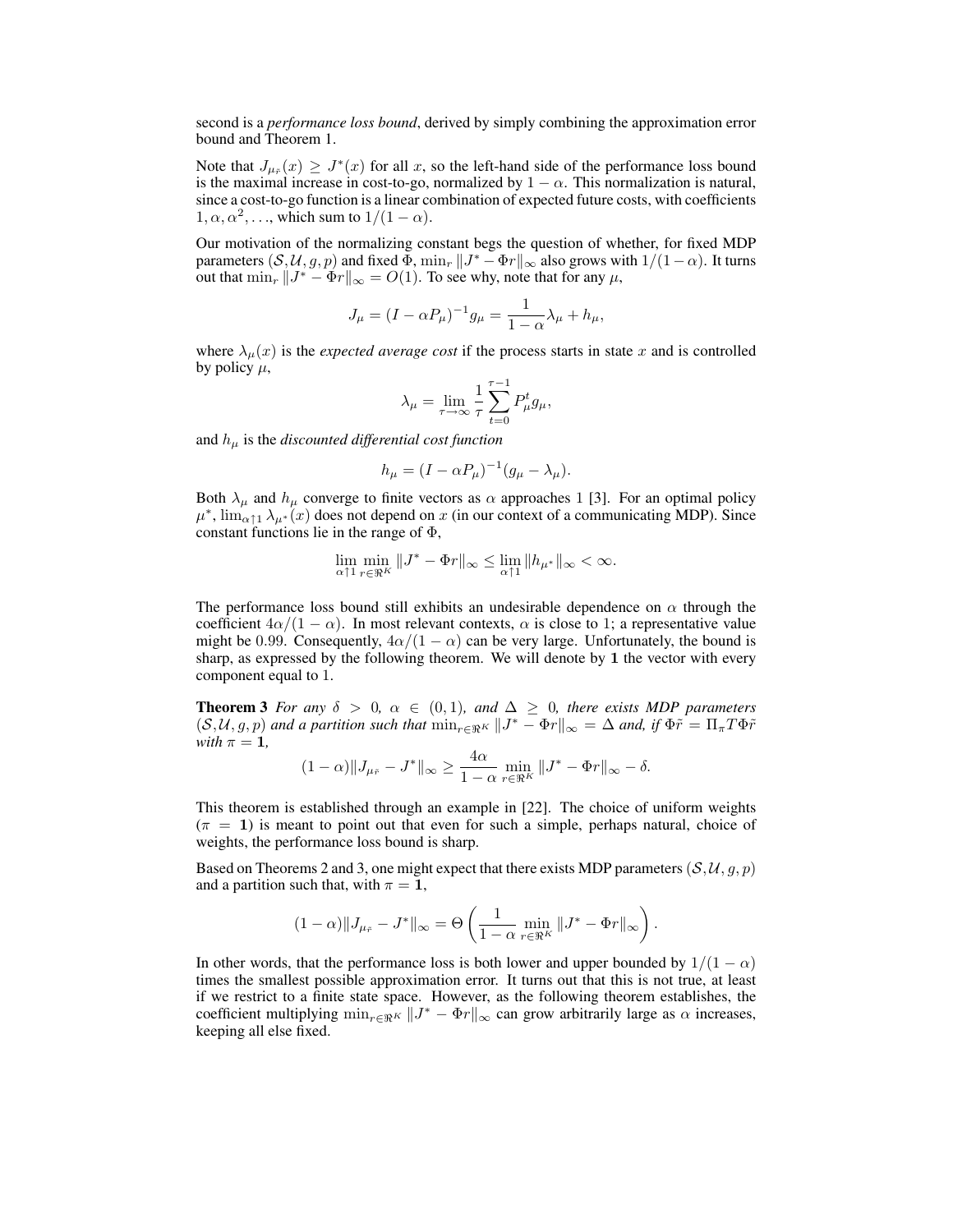**Theorem 4** *For any* L and  $\Delta \geq 0$ , there exists MDP parameters  $(S, \mathcal{U}, g, p)$  and a parti*tion such that*  $\lim_{\alpha \uparrow 1} \min_{r \in \Re^K} ||J^* - \Phi r||_{\infty} = \Delta$  *and, if*  $\Phi \tilde{r} = \prod_{\alpha} T \Phi \tilde{r}$  *with*  $\pi = 1$ *,* 

$$
\liminf_{\alpha \uparrow 1} (1 - \alpha) \left( J_{\mu_{\tilde{r}}}(x) - J^*(x) \right) \ge L \lim_{\alpha \uparrow 1} \min_{r \in \mathfrak{R}^K} \| J^* - \Phi r \|_{\infty},
$$

*for all*  $x \in \mathcal{S}$ *.* 

This Theorem is also established through an example [22].

For any  $\mu$  and  $x$ ,

$$
\lim_{\alpha \uparrow 1} \left( (1-\alpha) J_\mu(x) - \lambda_\mu(x) \right) = \lim_{\alpha \uparrow 1} (1-\alpha) h_\mu(x) = 0.
$$

Combined with Theorem 4, this yields the following corollary.

**Corollary 1** *For any L* and  $\Delta \geq 0$ *, there exists MDP parameters*  $(S, U, g, p)$  *and a partition such that*  $\lim_{\alpha \uparrow 1} \min_{r \in \Re^K} ||J^* - \Phi r||_{\infty} = \Delta$  *and, if*  $\Phi \tilde{r} = \prod_{\alpha} T \Phi \tilde{r}$  *with*  $\pi = 1$ *,*  $\liminf_{\alpha \uparrow 1} (\lambda_{\mu_{\tilde{r}}}(x) - \lambda_{\mu^*}(x)) \geq L \lim_{\alpha \uparrow 1} \min_{r \in \mathfrak{R}^K} ||J^* - \Phi r||_{\infty},$ 

*for all*  $x \in \mathcal{S}$ *.* 

## 3 Using the Invariant Distribution

In the previous section, we considered an approximation  $\Phi \tilde{r}$  that solves  $\Pi_{\pi} T \Phi \tilde{r} = \Phi \tilde{r}$  for some arbitrary pre-selected weights  $\pi$ . We now turn to consider use of an invariant state distribution  $\pi_{\tilde{r}}$  of  $P_{\mu_{\tilde{r}}}$  as the weight vector.<sup>1</sup> This leads to a circular definition: the weights are used in defining  $\tilde{r}$  and now we are defining the weights in terms of  $\tilde{r}$ . What we are really after here is a vector  $\tilde{r}$  that satisfies  $\Pi_{\pi\tilde{r}}T\Phi\tilde{r} = \Phi\tilde{r}$ . The following theorem captures the associated benefits. (Due to space limitations, we omit the proof, which is provided in the full length version of this paper [22].)

**Theorem 5** *For any MDP and partition, if*  $\Phi \tilde{r} = \prod_{\pi_{\tilde{r}}} T \Phi \tilde{r}$  *and*  $\pi_{\tilde{r}}$  *has support intersecting*  $\text{every partition, } (1 - \alpha) \pi_{\tilde{r}}^T (J_{\mu_{\tilde{r}}} - J^*) \leq 2\alpha \min_{r \in \mathfrak{R}^K} \|J^* - \Phi r\|_{\infty}.$ 

When  $\alpha$  is close to 1, which is typical, the right-hand side of our new performance loss bound is far less than that of Theorem 2. The primary improvement is in the omission of a factor of  $1 - \alpha$  from the denominator. But for the bounds to be compared in a meaningful way, we must also relate the left-hand-side expressions. A relation can be based on the fact that for all  $\mu$ ,  $\lim_{\alpha \uparrow 1} ||(1 - \alpha)J_{\mu} - \lambda_{\mu}||_{\infty} = 0$ , as explained in Section 2. In particular, based on this, we have

$$
\lim_{\alpha \uparrow 1} (1 - \alpha) \| J_{\mu} - J^* \|_{\infty} = |\lambda_{\mu} - \lambda^*| = \lambda_{\mu} - \lambda^* = \lim_{\alpha \uparrow 1} \pi^T (J_{\mu} - J^*),
$$

for all policies  $\mu$  and probability distributions  $\pi$ . Hence, the left-hand-side expressions from the two performance bounds become directly comparable as  $\alpha$  approaches 1.

Another interesting comparison can be made by contrasting Corollary 1 against the following immediate consequence of Theorem 5.

**Corollary 2** *For all MDP parameters*  $(S, U, g, p)$  *and partitions, if*  $\Phi \tilde{r} = \Pi_{\pi_{\tilde{r}}} T \Phi \tilde{r}$  *and*  $\liminf_{\alpha \uparrow 1} \sum_{x \in \mathcal{S}_k} \pi_{\tilde{r}}(x) > 0$  for all k,

$$
\limsup_{\alpha\uparrow 1} \|\lambda_{\mu_{\tilde{r}}}-\lambda_{\mu^*}\|_\infty \leq 2 \lim_{\alpha\uparrow 1} \min_{r\in\Re^K} \|J^*-\Phi r\|_\infty.
$$

The comparison suggests that solving  $\Phi \tilde{r} = \Pi_{\pi \tilde{r}} T \Phi \tilde{r}$  is strongly preferable to solving  $\Phi \tilde{r} = \Pi_{\pi} T \Phi \tilde{r}$  with  $\pi = 1$ .

<sup>&</sup>lt;sup>1</sup>By an *invariant state distribution* of a transition matrix  $P$ , we mean any probability distribution  $\pi$  such that  $\pi^T P = \pi^T$ . In the event that  $P_{\mu_{\tilde{r}}}$  has multiple invariant distributions,  $\pi_{\tilde{r}}$  denotes an arbitrary choice.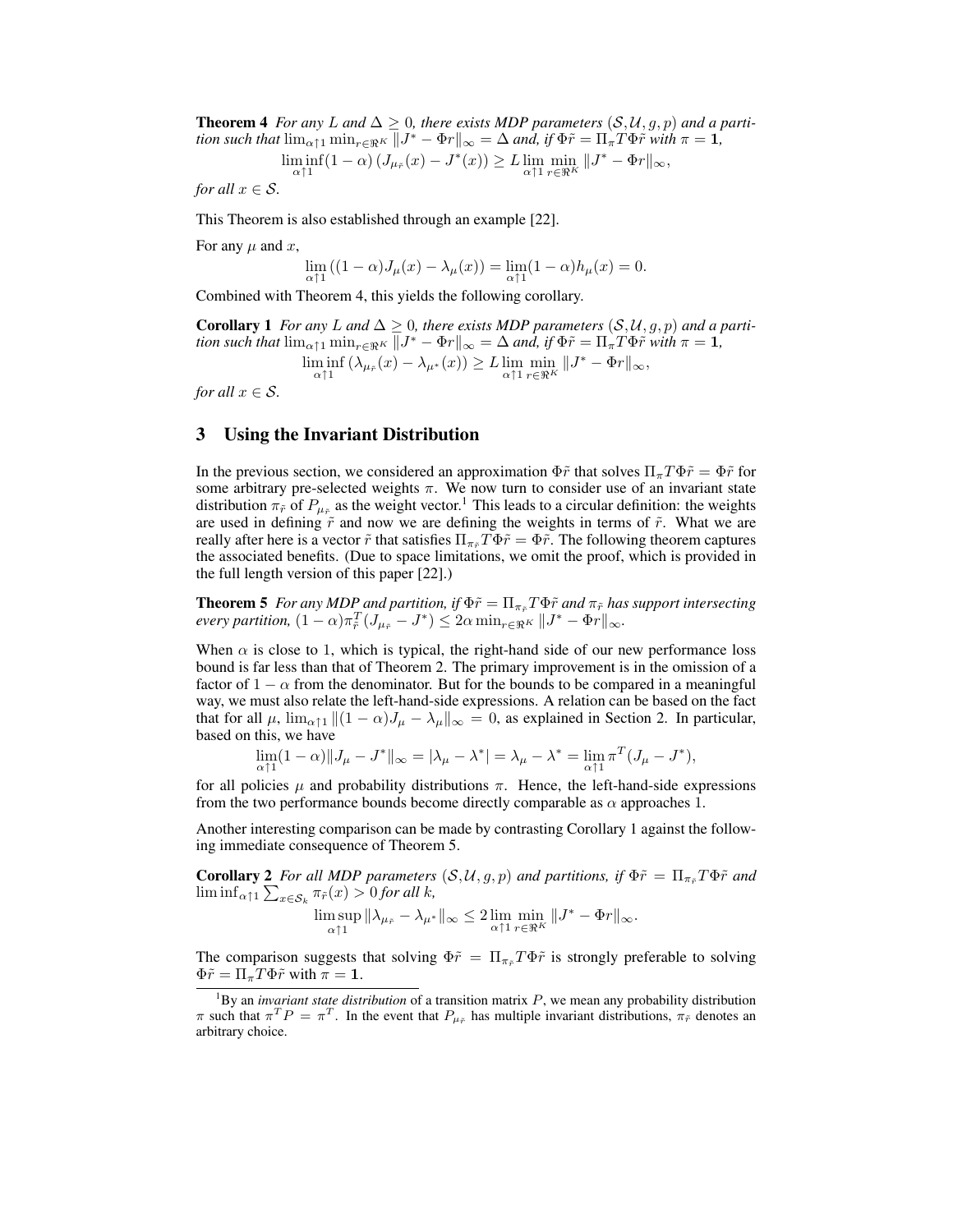#### 4 Exploration

If a vector  $\tilde{r}$  solves  $\Phi \tilde{r} = \Pi_{\pi \tilde{r}} T \Phi \tilde{r}$  and the support of  $\pi_{\tilde{r}}$  intersects every partition, Theorem 5 promises a desirable bound. However, there are two significant shortcomings to this solution concept, which we will address in this section. First, in some cases, the equation  $\Pi_{\pi \pi} T \Phi \tilde{r} = \Phi \tilde{r}$  does not have a solution. It is easy to produce examples of this; though no example has been documented for the particular class of approximators we are using here, [2] offers an example involving a different linearly parameterized approximator that captures the spirit of what can happen. Second, it would be nice to relax the requirement that the support of  $\pi_{\tilde{r}}$  intersect every partition.

To address these shortcomings, we introduce stochastic policies. A stochastic policy  $\mu$ maps state-action pairs to probabilities. For each  $x \in S$  and  $u \in U_x$ ,  $\mu(x, u)$  is the probability of taking action u when in state x. Hence,  $\mu(x, u) \geq 0$  for all  $x \in S$  and  $u \in \mathcal{U}_x$ , and  $\sum_{u \in \mathcal{U}_x} \mu(x, u) = 1$  for all  $x \in \mathcal{S}$ .

Given a scalar  $\epsilon > 0$  and a function J, the  $\epsilon$ -greedy Boltzmann exploration policy with respect to  $J$  is defined by

$$
\mu(x, u) = \frac{e^{-(T_u J)(x)(|\mathcal{U}_x| - 1)/\epsilon e}}{\sum_{u \in \mathcal{U}_x} e^{-(T_u J)(x)(|\mathcal{U}_x| - 1)/\epsilon e}}.
$$

For any  $\epsilon > 0$  and r, let  $\mu_r^{\epsilon}$  denote the  $\epsilon$ -greedy Boltzmann exploration policy with respect to  $\Phi r$ . Further, we define a modified dynamic programming operator that incorporates Boltzmann exploration:

$$
(T^{\epsilon}J)(x) = \frac{\sum_{u \in \mathcal{U}_x} e^{-(T_u J)(x)(|\mathcal{U}_x|-1)/\epsilon e}(T_u J)(x)}{\sum_{u \in \mathcal{U}_x} e^{-(T_u J)(x)(|\mathcal{U}_x|-1)/\epsilon e}}.
$$

As  $\epsilon$  approaches 0,  $\epsilon$ -greedy Boltzmann exploration policies become greedy and the modified dynamic programming operators become the dynamic programming operator. More precisely, for all r, x, and J,  $\lim_{\epsilon \downarrow 0} \mu_r^{\epsilon}(x, \mu_r(x)) = 1$  and  $\lim_{\epsilon \downarrow 1} T^{\epsilon} J = T J$ . These are immediate consequences of the following result (see [4] for a proof).

**Lemma 1** *For any*  $n, v \in \mathbb{R}^n$ ,  $\min_i v_i + \epsilon \ge \sum_i e^{-v_i(n-1)/\epsilon e} v_i / \sum_i e^{-v_i(n-1)/\epsilon e} \ge$ min<sup>i</sup> v<sup>i</sup> *.*

Because we are only concerned with communicating MDPs, there is a unique invariant state distribution associated with each  $\epsilon$ -greedy Boltzmann exploration policy  $\mu_r^{\epsilon}$  and the support of this distribution is S. Let  $\pi_r^{\epsilon}$  denote this distribution. We consider a vector  $\tilde{r}$  that solves  $\Phi \tilde{r} = \prod_{\pi \in \pi} T^{\epsilon} \Phi \tilde{r}$ . For any  $\epsilon > 0$ , there exists a solution to this equation (this is an immediate extension of Theorem 5.1 from [4]).

We have the following performance loss bound, which parallels Theorem 5 but with an equation for which a solution is guaranteed to exist and without any requirement on the resulting invariant distribution. (Again, we omit the proof, which is available in [22].)

**Theorem 6** For any MDP, partition, and  $\epsilon > 0$ , if  $\Phi \tilde{r} = \Pi_{\pi_{\tilde{r}}^{\epsilon}} T^{\epsilon} \Phi \tilde{r}$  then  $(1 - \epsilon)$  $\alpha)(\pi_{\tilde{r}}^{\epsilon})^T (J_{\mu_{\tilde{r}}^{\epsilon}} - J^*) \leq 2\alpha \min_{r \in \Re^{K}} \|J^* - \Phi r\|_{\infty} + \epsilon.$ 

## 5 Computation: TD(0)

Though computation is not a focus of this paper, we offer a brief discussion here. First, we describe a simple algorithm from [16], which draws on ideas from temporal-difference learning [11, 12] and Q-learning [23, 24] to solve  $\Phi \tilde{r} = \Pi_{\pi} T \Phi \tilde{r}$ . It requires an ability to sample a sequence of states  $x^{(0)}, x^{(1)}, x^{(2)}, \ldots$ , each independent and identically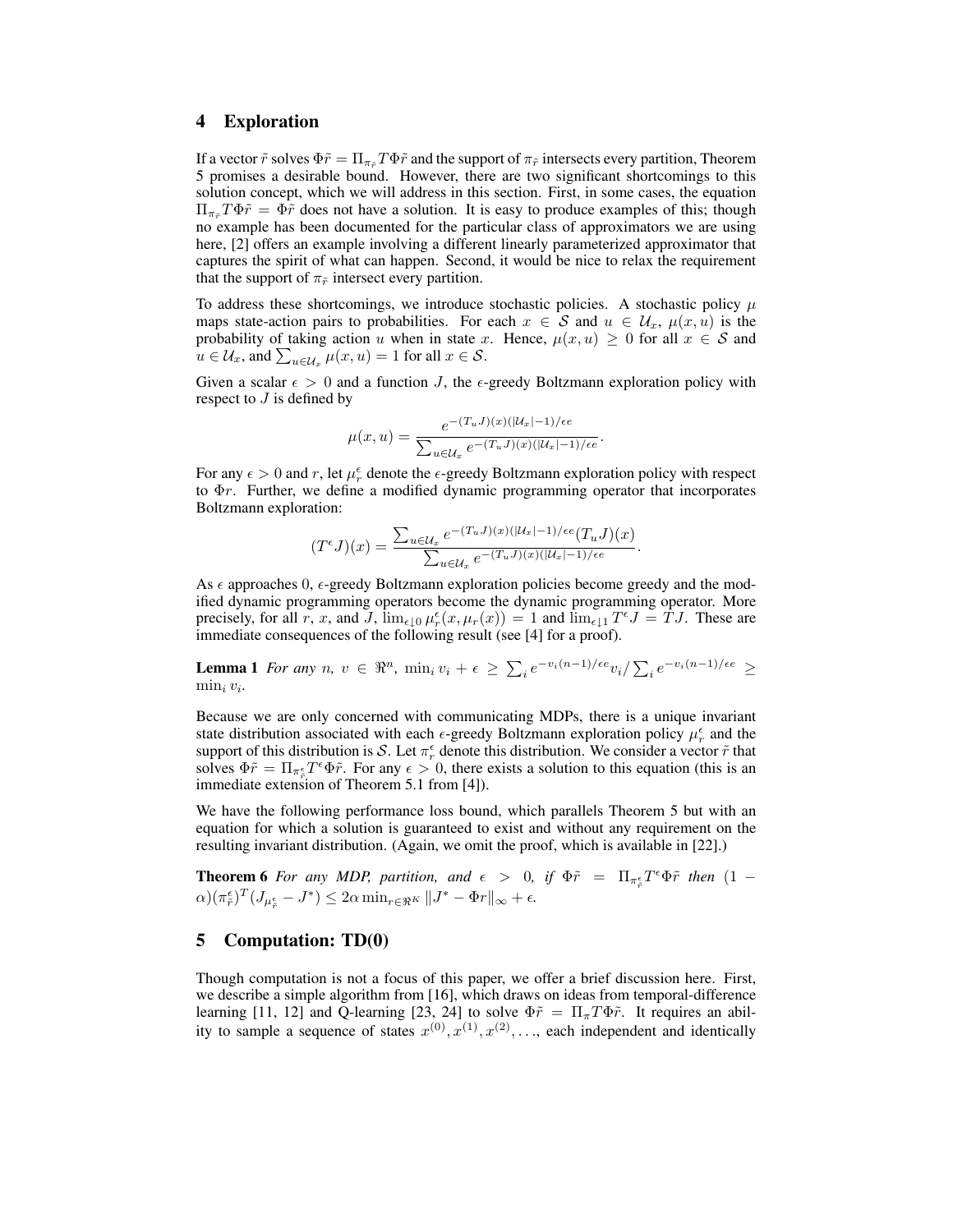distributed according to  $\pi$ . Also required is a way to efficiently compute  $(T\Phi r)(x)$  =  $\min_{u \in \mathcal{U}_x}(g_u(x) + \alpha \sum_{y \in \mathcal{S}} p_{xy}(u)(\Phi r)(y))$ , for any given x and r. This is typically possible when the action set  $\mathcal{U}_x$  and the support of  $p_x(u)$  (i.e., the set of states that can follow  $x$  if action  $u$  is selected) are not too large. The algorithm generates a sequence of vectors  $r^{(\ell)}$  according to

$$
r^{(\ell+1)} = r^{(\ell)} + \gamma_{\ell} \phi(x^{(\ell)}) \left( (T \Phi r^{(\ell)}) (x^{(\ell)}) - (\Phi r^{(\ell)}) (x^{(\ell)}) \right),
$$

where  $\gamma_{\ell}$  is a step size and  $\phi(x)$  denotes the column vector made up of components from the xth row of  $\Phi$ . In [16], using results from [15, 9], it is shown that under appropriate assumptions on the step size sequence,  $r^{(\ell)}$  converges to a vector  $\tilde{r}$  that solves  $\Phi \tilde{r} = \Pi_{\pi} T \Phi \tilde{r}$ .

The equation  $\Phi \tilde{r} = \Pi_{\pi} T \Phi \tilde{r}$  may have no solution. Further, the requirement that states are sampled independently from the invariant distribution may be impractical. However, a natural extension of the above algorithm leads to an easily implementable version of TD(0) that aims at solving  $\Phi \tilde{r} = \Pi_{\pi \xi} \tilde{T}^{\epsilon} \Phi \tilde{r}$ . The algorithm requires simulation of a trajectory  $x_0, x_1, x_2, \ldots$  of the MDP, with each action  $u_t \in \mathcal{U}_{x_t}$  generated by the  $\epsilon$ -greedy Boltzmann exploration policy with respect to  $\Phi r^{(t)}$ . The sequence of vectors  $r^{(t)}$  is generated according to

$$
r^{(t+1)} = r^{(t)} + \gamma_t \phi(x_t) \left( (T^{\epsilon} \Phi r^{(t)}) (x_t) - (\Phi r^{(t)}) (x_t) \right).
$$

Under suitable conditions on the step size sequence, if this algorithm converges, the limit satisfies  $\Phi \tilde{r} = \Pi_{\pi_{\tilde{r}}^{\epsilon}} T^{\epsilon} \Phi \tilde{r}$ . Whether such an algorithm converges and whether there are other algorithms that can effectively solve  $\Phi \tilde{r} = \Pi_{\pi \xi} T^{\epsilon} \Phi \tilde{r}$  for broad classes of relevant problems remain open issues.

### 6 Extensions and Open Issues

Our results demonstrate that weighting a Euclidean norm projection by the invariant distribution of a greedy (or approximately greedy) policy can lead to a dramatic performance gain. It is intriguing that temporal-difference learning implicitly carries out such a projection, and consequently, any limit of convergence obeys the stronger performance loss bound.

This is not the first time that the invariant distribution has been shown to play a critical role in approximate value iteration and temporal-difference learning. In prior work involving approximation of a cost-to-go function for a fixed policy (no control) and a general linearly parameterized approximator (arbitrary matrix  $\Phi$ ), it was shown that weighting by the invariant distribution is key to ensuring convergence and an approximation error bound [17, 18]. Earlier empirical work anticipated this [13, 14].

The temporal-difference learning algorithm presented in Section 5 is a version of TD(0), This is a special case of TD( $\lambda$ ), which is parameterized by  $\lambda \in [0, 1]$ . It is not known whether the results of this paper can be extended to the general case of  $\lambda \in [0, 1]$ . Prior research has suggested that larger values of  $\lambda$  lead to superior results. In particular, an example of [1] and the approximation error bounds of [17, 18], both of which are restricted to the case of a fixed policy, suggest that approximation error is amplified by a factor of  $1/(1 - \alpha)$  as  $\lambda$  is changed from 1 to 0. The results of Sections 3 and 4 suggest that this factor vanishes if one considers a controlled process and performance loss rather than approximation error.

Whether the results of this paper can be extended to accommodate approximate value iteration with general linearly parameterized approximators remains an open issue. In this broader context, error and performance loss bounds of the kind offered by Theorem 2 are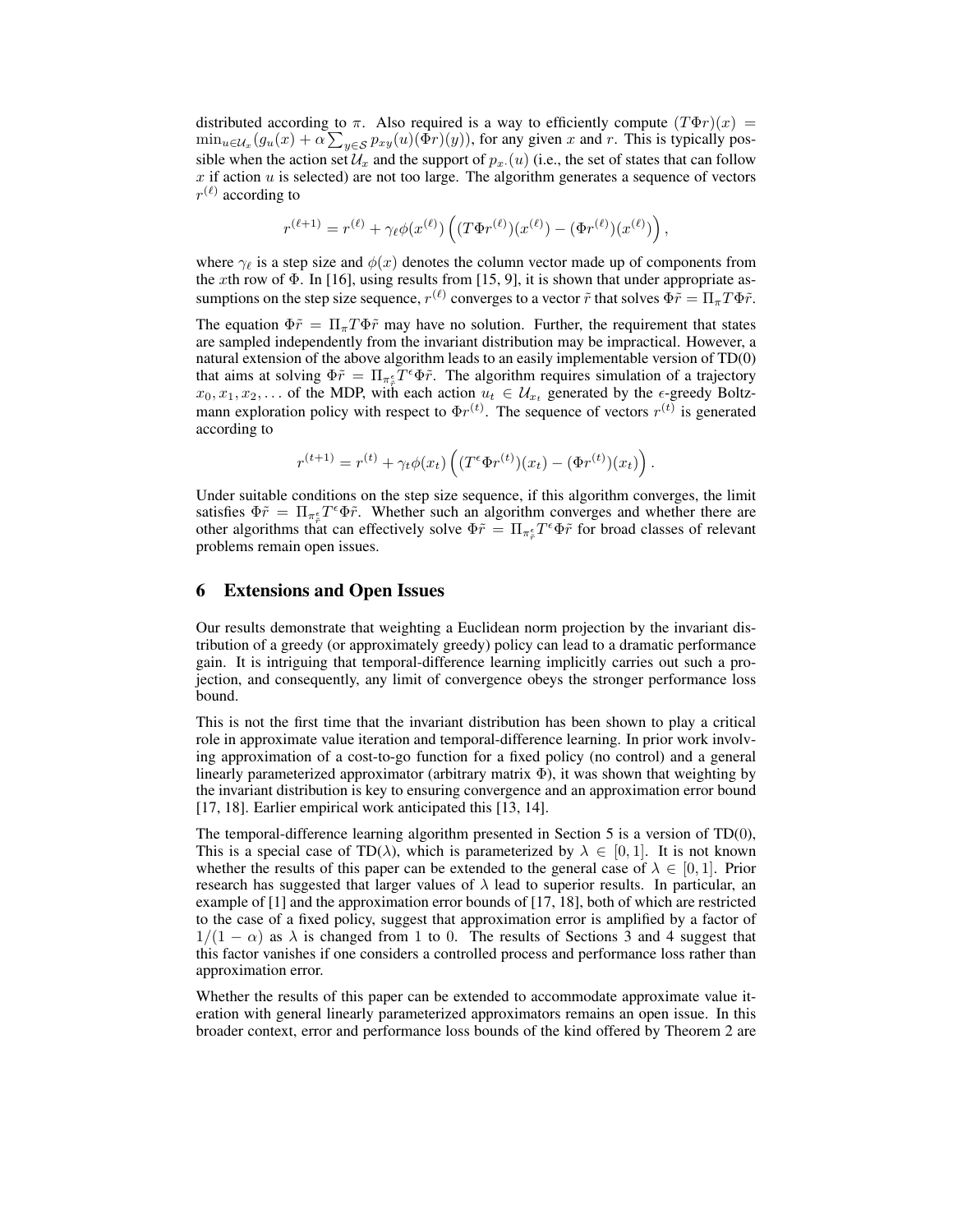unavailable, even when the invariant distribution is used to weight the projection. Such error and performance bounds *are* available, on the other hand, for the solution to a certain linear program [5, 6]. Whether a factor of  $1/(1-\alpha)$  can similarly be eliminated from *these* bounds is an open issue.

Our results can be extended to accommodate an average cost objective, assuming that the MDP is communicating. With Boltzmann exploration, the equation of interest becomes

$$
\Phi\tilde r=\Pi_{\pi^\epsilon_{\tilde r}}(T^\epsilon\Phi\tilde r-\tilde\lambda{\bf 1}).
$$

The variables include an estimate  $\tilde{\lambda} \in \Re$  of the minimal average cost  $\lambda^* \in \Re$  and an approximation  $\Phi \tilde{r}$  of the optimal differential cost function  $h^*$ . The discount factor  $\alpha$  is set to 1 in computing an  $\epsilon$ -greedy Boltzmann exploration policy as well as  $T^{\epsilon}$ . There is an average-cost version of temporal-difference learning for which any limit of convergence  $(\lambda, \tilde{r})$  satisfies this equation [19, 20, 21]. Generalization of Theorem 2 does not lead to a useful result because the right-hand side of the bound becomes infinite as  $\alpha$  approaches 1. On the other hand, generalization of Theorem 6 yields the first performance loss bound for approximate value iteration with an average-cost objective:

Theorem 7 *For any communicating MDP with an average-cost objective, partition, and*  $\epsilon > 0$ , if  $\Phi \tilde{r} = \prod_{\pi^\epsilon_{\tilde{r}}}(T^\epsilon \Phi \tilde{r} - \tilde{\lambda} \mathbf{1})$  then

$$
\lambda_{\mu_{\tilde{r}}^{\epsilon}} - \lambda^* \le 2 \min_{r \in \Re^K} \|h^* - \Phi r\|_{\infty} + \epsilon.
$$

Here,  $\lambda_{\mu_{\tilde{r}}^{\epsilon}} \in \Re$  denotes the average cost under policy  $\mu_{\tilde{r}}^{\epsilon}$ , which is well-defined because the process is irreducible under an  $\epsilon$ -greedy Boltzmann exploration policy. This theorem can be proved by taking limits on the left and right-hand sides of the bound of Theorem 6. It is easy to see that the limit of the left-hand side is  $\lambda_{\mu_{\tilde{r}}^{\epsilon}} - \lambda^*$ . The limit of  $\min_{r \in \Re^K} ||J^* - \Phi r||_{\infty}$ on the right-hand side is  $\min_{r \in \Re^K} ||h^* - \Phi r||_{\infty}$ . (This follows from the analysis of [3].)

#### Acknowledgments

This material is based upon work supported by the National Science Foundation under Grant ECS-9985229 and by the Office of Naval Research under Grant MURI N00014-00- 1-0637. The author's understanding of the topic benefited from collaborations with Dimitri Bertsekas, Daniela de Farias, and John Tsitsiklis. A full length version of this paper has been submitted to *Mathematics of Operations Research* and has benefited from a number of useful comments and suggestions made by reviewers.

#### References

- [1] D. P. Bertsekas. A counterexample to temporal-difference learning. *Neural Computation*, 7:270–279, 1994.
- [2] D. P. Bertsekas and J. N. Tsitsiklis. *Neuro-Dynamic Programming*. Athena Scientific, Belmont, MA, 1996.
- [3] D. Blackwell. Discrete dynamic programming. *Annals of Mathematical Statistics*, 33:719–726, 1962.
- [4] D. P. de Farias and B. Van Roy. On the existence of fixed points for approximate value iteration and temporal-difference learning. *Journal of Optimization Theory and Applications*, 105(3), 2000.
- [5] D. P. de Farias and B. Van Roy. Approximate dynamic programming via linear programming. In *Advances in Neural Information Processing Systems 14*. MIT Press, 2002.